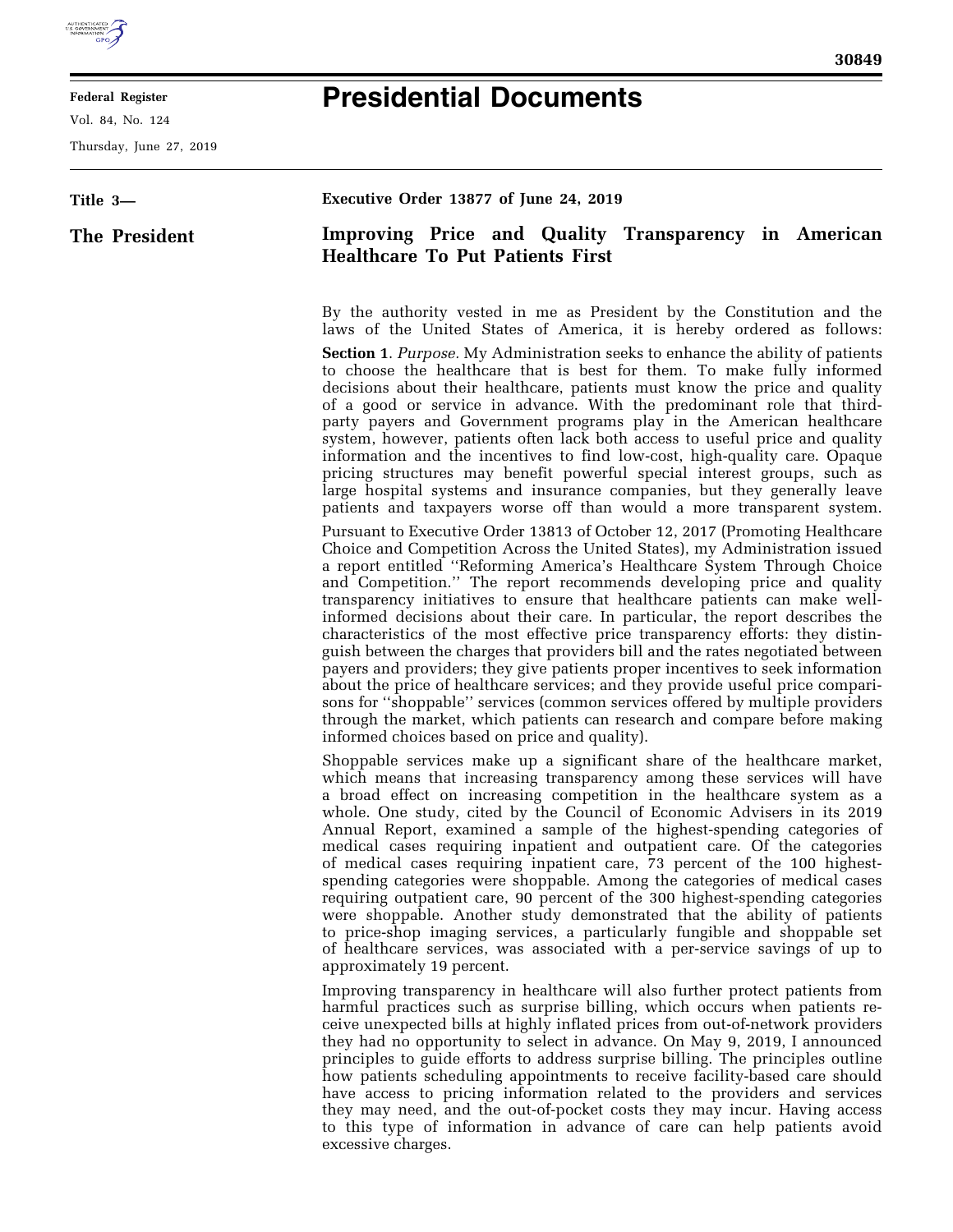Making meaningful price and quality information more broadly available to more Americans will protect patients and increase competition, innovation, and value in the healthcare system.

**Sec. 2**. *Policy.* It is the policy of the Federal Government to ensure that patients are engaged with their healthcare decisions and have the information requisite for choosing the healthcare they want and need. The Federal Government aims to eliminate unnecessary barriers to price and quality transparency; to increase the availability of meaningful price and quality information for patients; to enhance patients' control over their own healthcare resources, including through tax-preferred medical accounts; and to protect patients from surprise medical bills.

**Sec. 3**. *Informing Patients About Actual Prices.* (a) Within 60 days of the date of this order, the Secretary of Health and Human Services shall propose a regulation, consistent with applicable law, to require hospitals to publicly post standard charge information, including charges and information based on negotiated rates and for common or shoppable items and services, in an easy-to-understand, consumer-friendly, and machine-readable format using consensus-based data standards that will meaningfully inform patients' decision making and allow patients to compare prices across hospitals. The regulation should require the posting of standard charge information for services, supplies, or fees billed by the hospital or provided by employees of the hospital. The regulation should also require hospitals to regularly update the posted information and establish a monitoring mechanism for the Secretary to ensure compliance with the posting requirement, as needed.

(b) Within 90 days of the date of this order, the Secretaries of Health and Human Services, the Treasury, and Labor shall issue an advance notice of proposed rulemaking, consistent with applicable law, soliciting comment on a proposal to require healthcare providers, health insurance issuers, and self-insured group health plans to provide or facilitate access to information about expected out-of-pocket costs for items or services to patients before they receive care.

(c) Within 180 days of the date of this order, the Secretary of Health and Human Services, in consultation with the Attorney General and the Federal Trade Commission, shall issue a report describing the manners in which the Federal Government or the private sector are impeding healthcare price and quality transparency for patients, and providing recommendations for eliminating these impediments in a way that promotes competition. The report should describe why, under current conditions, lower-cost providers generally avoid healthcare advertising.

**Sec. 4**. *Establishing a Health Quality Roadmap.* Within 180 days of the date of this order, the Secretaries of Health and Human Services, Defense, and Veterans Affairs shall develop a Health Quality Roadmap (Roadmap) that aims to align and improve reporting on data and quality measures across Medicare, Medicaid, the Children's Health Insurance Program, the Health Insurance Marketplace, the Military Health System, and the Veterans Affairs Health System. The Roadmap shall include a strategy for establishing, adopting, and publishing common quality measurements; aligning inpatient and outpatient measures; and eliminating low-value or counterproductive measures.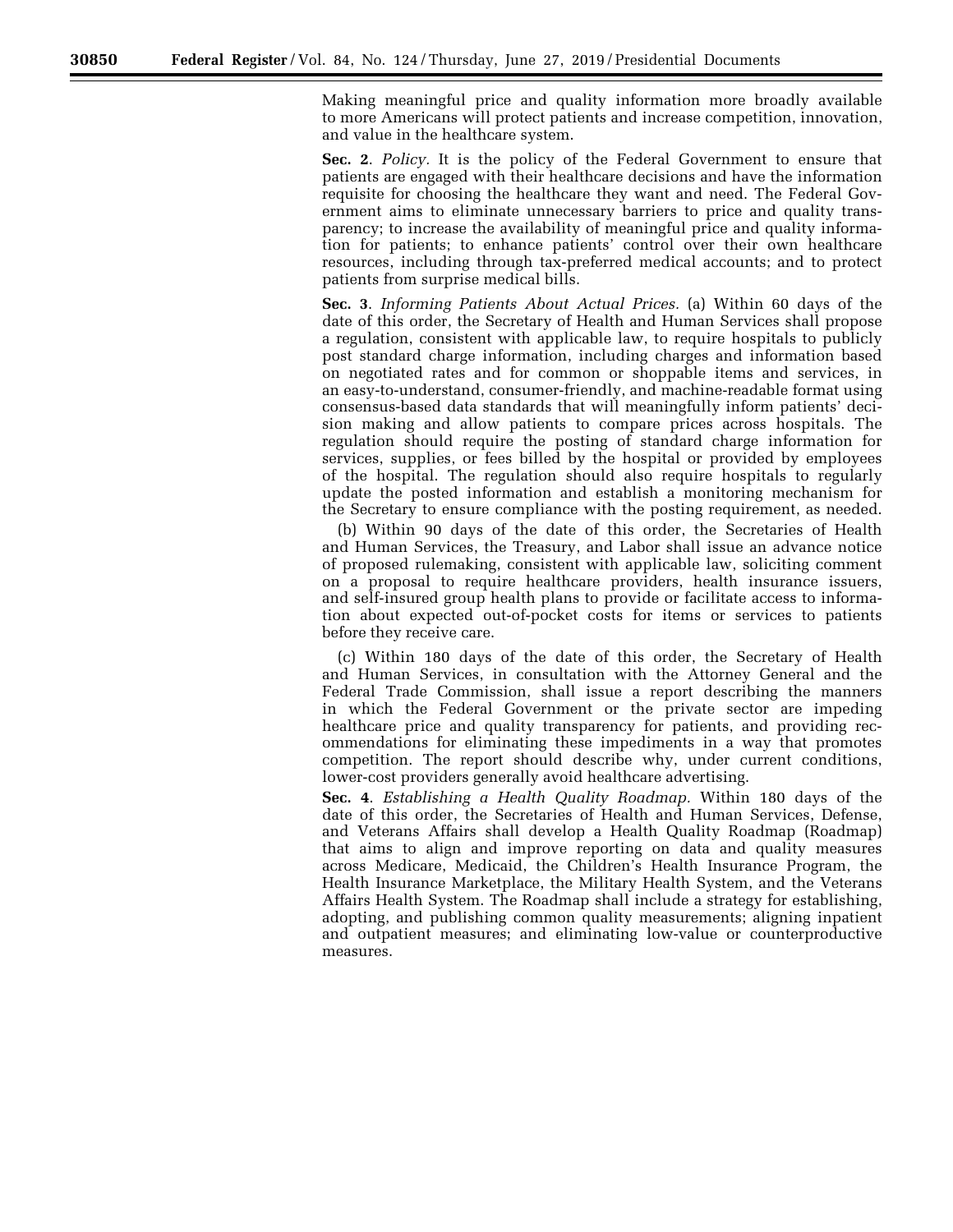**Sec. 5**. *Increasing Access to Data to Make Healthcare Information More Transparent and Useful to Patients.* Within 180 days of the date of this order, the Secretary of Health and Human Services, in consultation with the Secretaries of the Treasury, Defense, Labor, and Veterans Affairs, and the Director of the Office of Personnel Management, shall increase access to de-identified claims data from taxpayer-funded healthcare programs and group health plans for researchers, innovators, providers, and entrepreneurs, in a manner that is consistent with applicable law and that ensures patient privacy and security. Providing access to this data will facilitate the development of tools that empower patients to be better informed as they make decisions related to healthcare goods and services. Access to this data will also enable researchers and entrepreneurs to locate inefficiencies and opportunities for improvement, such as patterns of performance of medical procedures that are outside the recommended standards of care. Such data may be derived from the Transformed Medicaid Statistical Information System (T–MSIS) and other sources. As part of this process, the Secretary of Health and Human Services shall make a list of priority datasets that, if de-identified, could advance the policies set forth by this order, and shall report to the President on proposed plans for future release of these priority datasets and on any barriers to their release.

**Sec. 6**. *Empowering Patients by Enhancing Control Over Their Healthcare Resources.* (a) Within 120 days of the date of this order, the Secretary of the Treasury, to the extent consistent with law, shall issue guidance to expand the ability of patients to select high-deductible health plans that can be used alongside a health savings account, and that cover low-cost preventive care, before the deductible, for medical care that helps maintain health status for individuals with chronic conditions.

(b) Within 180 days of the date of this order, the Secretary of the Treasury, to the extent consistent with law, shall propose regulations to treat expenses related to certain types of arrangements, potentially including direct primary care arrangements and healthcare sharing ministries, as eligible medical expenses under section 213(d) of title 26, United States Code.

(c) Within 180 days of the date of this order, the Secretary of the Treasury, to the extent consistent with law, shall issue guidance to increase the amount of funds that can carry over without penalty at the end of the year for flexible spending arrangements.

**Sec. 7**. *Addressing Surprise Medical Billing.* Within 180 days of the date of this order, the Secretary of Health and Human Services shall submit a report to the President on additional steps my Administration may take to implement the principles on surprise medical billing announced on May 9, 2019.

**Sec. 8**. *General Provisions.* (a) Nothing in this order shall be construed to impair or otherwise affect:

(i) the authority granted by law to an executive department or agency, or the head thereof; or

(ii) the functions of the Director of the Office of Management and Budget relating to budgetary, administrative, or legislative proposals.

(b) This order shall be implemented consistent with applicable law and subject to the availability of appropriations.